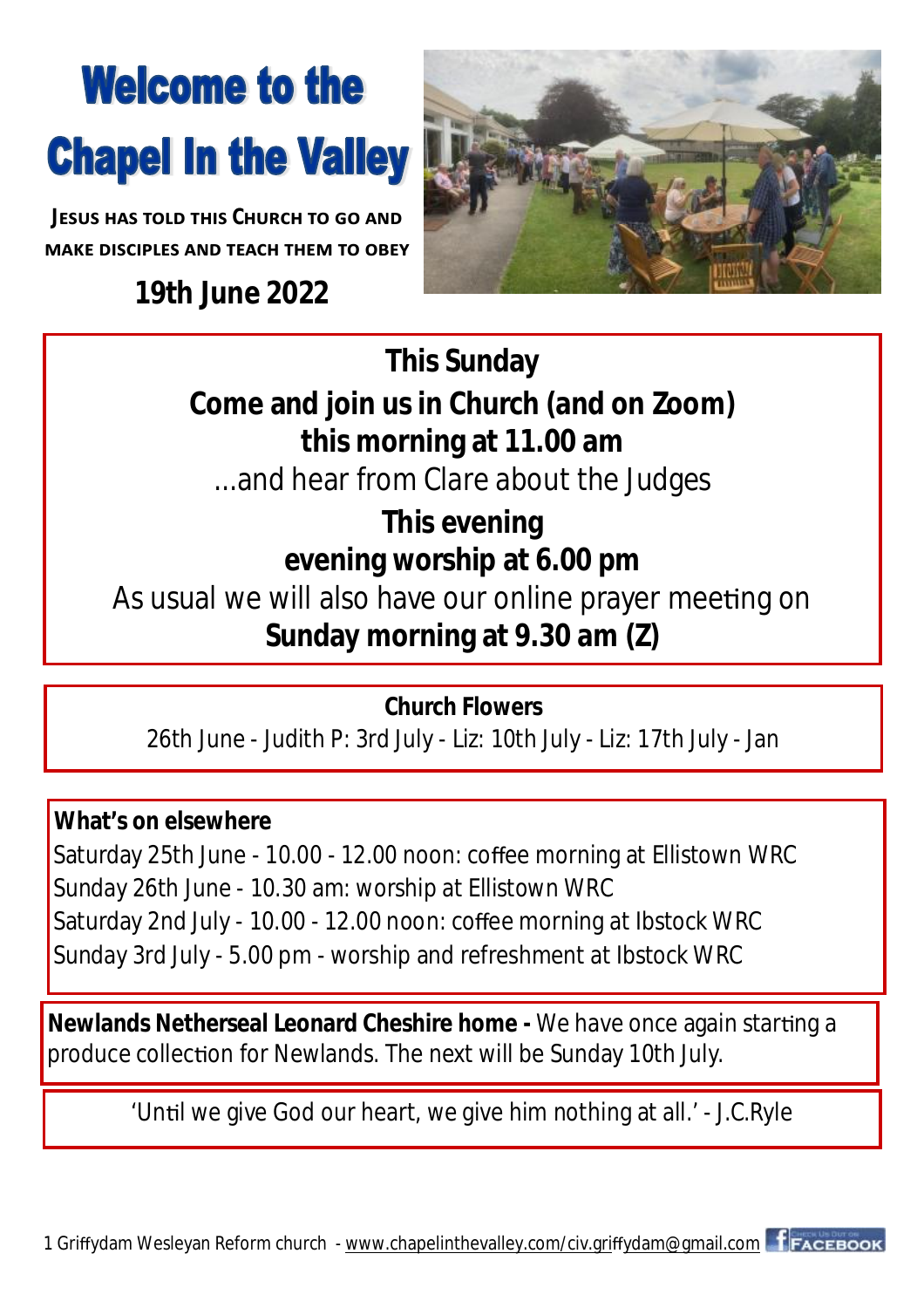**LET US PRAY…**

- With worship for our great God and with thanks that we have a risen Saviour.
- Prayer for Myanmar

Praying for peace - Pray that the violence will immediately end; and pray for a sustainable political solution that will lead to lasting peace.

Praying for people in poverty - Pray that essential aid will reach people in need; pray that resources will flow to humanitarian organisations; and pray for the current crisis to end, so that people will have the opportunity to lift themselves out of poverty.

Praying for refugees - Hundreds of thousands of Rohingya people remain stuck in refugee camps in Bangladesh. Pray for provision – for food, clean water, shelter and clothing; pray for protection from flooding and landslides, which are huge risks in the camps; and pray for political solutions that will allow the Rohingya people to return home. (TearFund)

- Pray for all those who continue to have loving concern about ailing loved ones and for those who are grieving. May the God of peace grant all peace.
- For our own local churches as they continue to serve God and minister to those around them. Pray that they might be given wisdom and opportunity to show the light of our risen Saviour.
- For our church family, near and far Alan & Helen, Rev Colin Braithwaite, for others who are known to us personally.

## **Judges 2:10-19 - NIV**

<sup>10</sup> After that whole generation had been gathered to their ancestors, another generation grew up who knew neither the Lorp nor what he had done for Israel. <sup>11</sup> Then the Israelites did evil in the eyes of the Lorp and served the Baals. <sup>12</sup> They forsook the Lorp, the God of their ancestors, who had brought them out of Egypt. They followed and worshiped various gods of the peoples around them. They aroused the Lorp's anger <sup>13</sup> because they forsook him and served Baal and the Ashtoreths.<sup>14</sup> In his anger against Israel the Lorp gave them into the hands of raiders who plundered them. He sold them into the hands of their enemies all around, whom they were no longer able to resist. **<sup>15</sup>**Whenever Israel went out to fight, the hand of the Lorp was against them to defeat them, just as he had sworn to them. They were in great distress.

*(Con nued on page 3)*

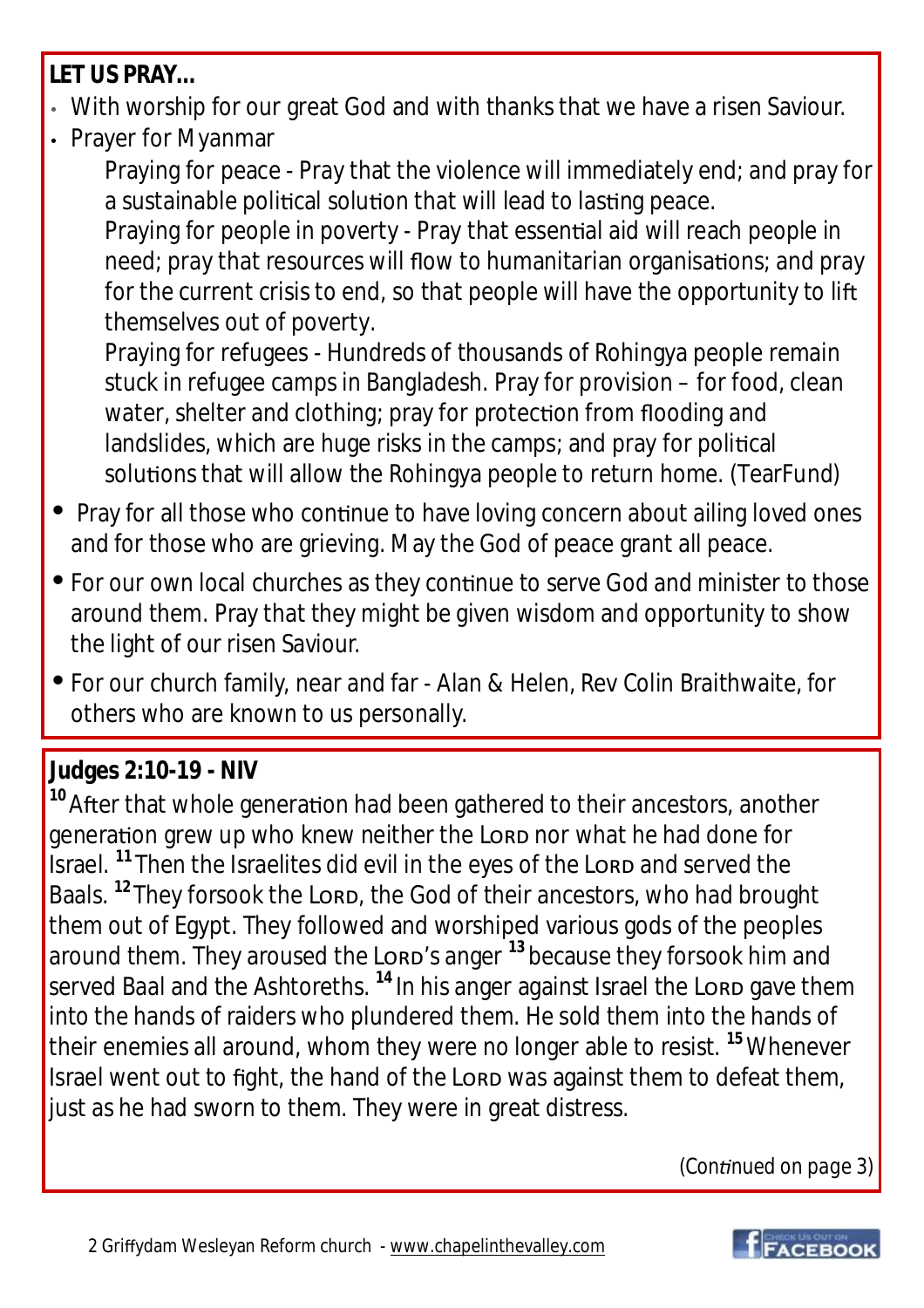<sup>16</sup> Then the Lorp raised up judges, who saved them out of the hands of these raiders.<sup>17</sup> Yet they would not listen to their judges but prostituted themselves to other gods and worshiped them. They quickly turned from the ways of their ancestors, who had been obedient to the Lorp's commands. <sup>18</sup> Whenever the Lorp raised up a judge for them, he was with the judge and saved them out of the hands of their enemies as long as the judge lived; for the Lorp relented because of their groaning under those who oppressed and afflicted them. **<sup>19</sup>** But when the judge died, the people returned to ways even more corrupt than those of their ancestors, following other gods and serving and worshiping them. They refused to give up their evil practices and stubborn ways.

| <b>Diary</b>    |                                             |                                                                                              |
|-----------------|---------------------------------------------|----------------------------------------------------------------------------------------------|
| 20 JUN, MON     | $10 - 10:30$ am<br>10:30 - 11:30am          | Morning prayer meeting<br>'The other Bible study' Littlehalls                                |
| 22 JUN, WED     | $7:30 - 8:30$ pm                            | Band practice Rempstone Road Griffydam L                                                     |
| 23<br>JUN, THU  | $3:30 - 5$ pm<br>$7:30 - 8:30$ pm           | Chat cafe CIV<br>Jill's Bible study Zoom                                                     |
| 26 JUN, SUN     | $9:30 - 10$ am<br>11am - 12pm<br>$6 - 7$ pm | Prayers on Sunday Zoom<br>Worship on Sunday CIV and Zoom<br>Evening worship at Griffydam CIV |
| 27<br>JUN, MON  | 10:30 - 11:30am<br>$7:30 - 8pm$             | 'The other Bible study' Littlehalls<br>Evening Prayer meeting Zoom                           |
| 29.<br>JUN, WED | $7:30 - 8:30$ pm                            | Band practice Rempstone Road Griffydam L                                                     |
| 30 JUN, THU     | $7:30 - 8:30$ pm                            | Jill's Bible study Zoom                                                                      |
| 3<br>JUL, SUN   | $9:30 - 10$ am<br>11am - 12pm<br>$5 - 6$ pm | Prayers on Sunday Zoom<br>Worship on Sunday CIV and Zoom<br>Evening refreshment Ibstock CIV  |
| 4<br>JUL, MON   | 10 - 10:30am<br>$10:30 - 11:30$ am          | Morning prayer meeting<br>'The other Bible study' Littlehalls                                |